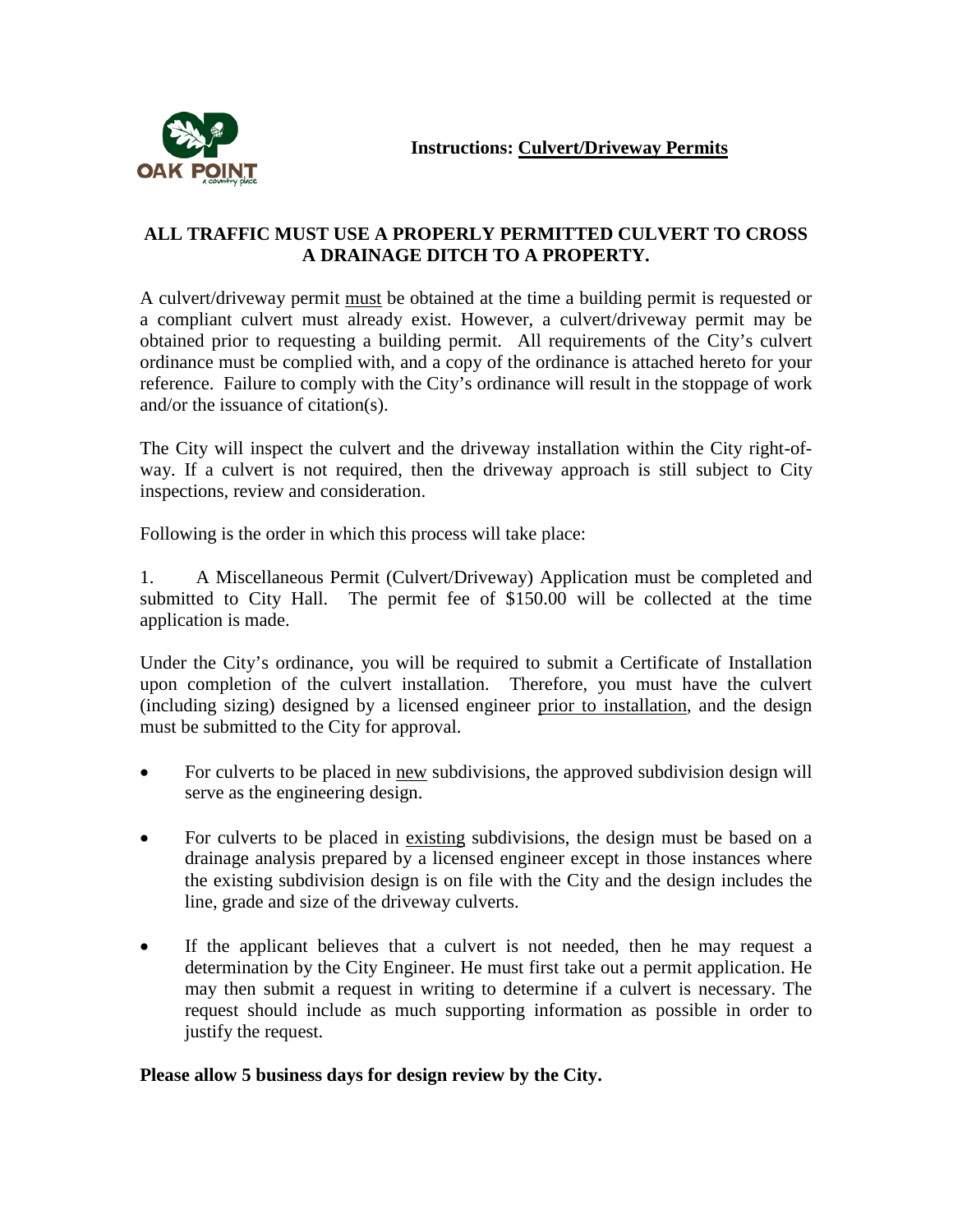2. Dimensions. Each culvert/driveway application will be reviewed on an individual basis and the appropriate dimensions determined.

3. Certificate of Installation Required. Upon completion of the installation, the permittee must have a Certificate of Installation prepared by either a licensed engineer or a licensed surveyor. The Certificate shall indicate the location of the culvert relative to the site property lines and shall indicate the elevations of the ends and any other information that may be necessary to demonstrate that the drainage facility was constructed in accordance with the size, line and grade of the approved subdivision plans or other design document as approved by the City Engineer.

The Certificate must also contain a statement indicating that the drainage facility was installed in accordance with the approved subdivision plans or with the design document approved by the City Engineer.

4. Inspections. The applicant must notify the Operations Department at City Hall **at least 48 hours prior to beginning construction** of the culvert and advise us as to when construction will start. The applicant must notify the Operations Department at the City **at least 24 hours in advance to request any of the various inspections** required by the City. City staff will be present at the beginning of construction and will inspect the culvert periodically throughout the installation process, including but not limited to:

- a. Bedding
- b. Cover
- c. Safety ends.
- d. Embedment and Backfill
- e. Forms and reinforcing steel for the safety ends
- f. Forms and reinforcing steel for the driveway approach
- g. Delivery tickets for the concrete to verify the appropriate mix design (3,000 psi minimum)

These inspections are separate from the inspections performed by the building inspector and are different from the Certificate of Installation required above.

**NO CERTIFICATE OF OCCUPANCY SHALL BE ISSUED UNTIL A CERTIFICATE OF INSTALLATION HAS BEEN PREPARED, SUBMITTED TO THE CITY, DETERMINED ACCEPTABLE BY THE CITY ENGINEER, AND FILED WITH THE CITY.**

**FAILURE TO OBTAIN A PROPER CULVERT PERMIT AND TO HAVE A PROPERLY INSTALLED CULVERT IS A VIOLATION OF CITY ORDINANCE AND IS PUNISHABLE BY A FINE OF UP TO \$500 PER DAY FOR EACH DAY THE VIOLATION CONTINUES.**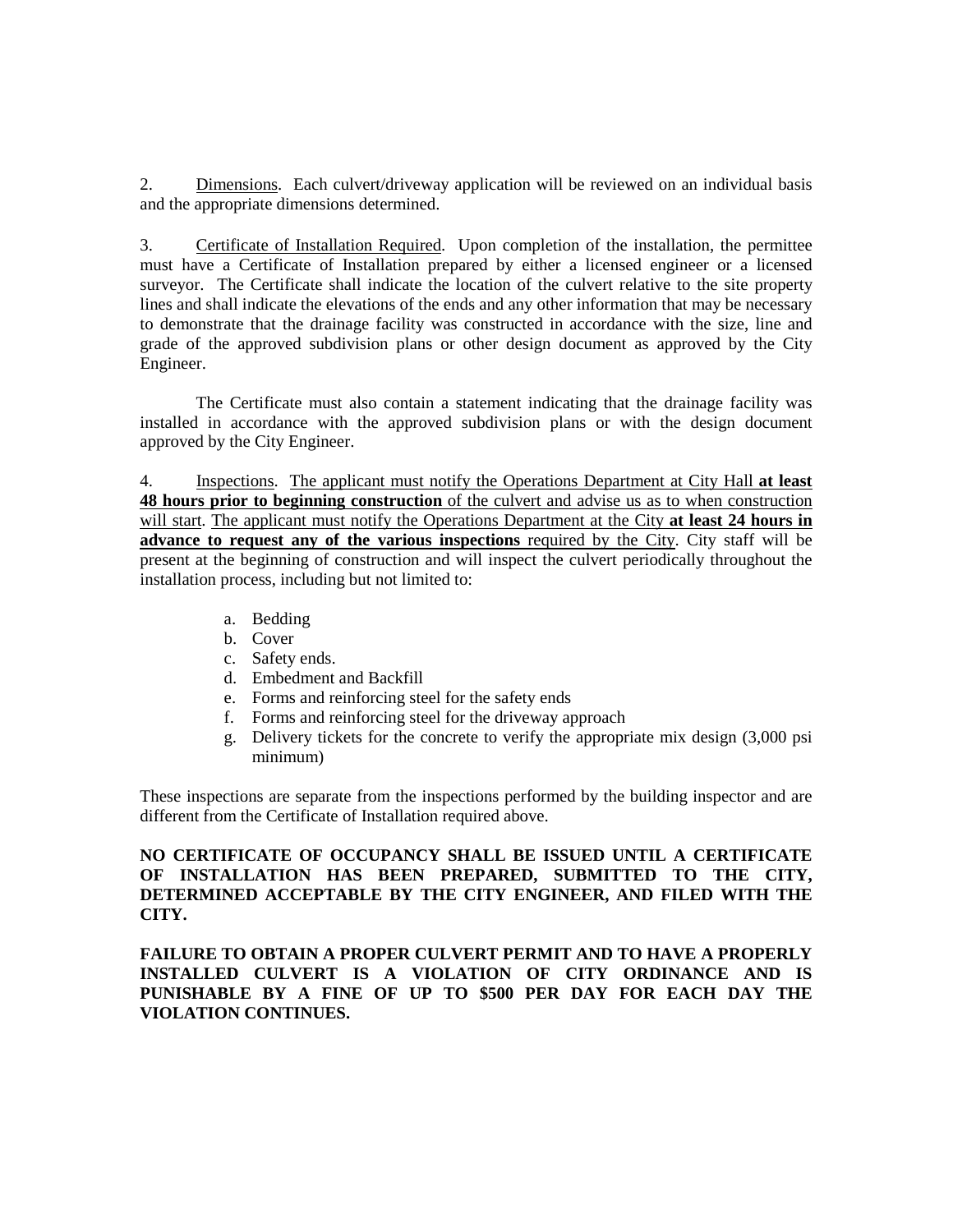

**CITY OF OAK POINT** 100 NAYLOR ROAD OAK POINT, TEXAS 75068  $(972)$  294-2312  $(972)$  294-1619 – FAX

## **MISCELLANEOUS BUILDING PERMIT APPLICATION**

TYPE OF PERMIT: **II CULVERT/DRIVEWAY DEMOLITION**  $\Box$  **ELECTRICAL**  $\Box$  IRRIGATION **II MECHANICAL** 

 $\square$  MOVING  $\Box$  OVERWEIGHT VEHICLE  $\Box$  PLUMBING  $\square$  POND

**T POD** (PORTABLE ON-DEMAND STORAGE/DUMPSTERS)

**D** ROOFING

**O SOLAR PANELS** 

**II SWIMMING POOL/SPA** 

 $\Box$  WATER WELL **O WIND ENERGY** 

**O** OTHER

ESTIMATED VALUE:

CHECK LIST ITEMS ATTACHED  $\Box$  YES  $\Box$  NO

**DESCRIPTION OF PROJECT:** 

|                                                                         | <b>ADDRESS</b>                         |                                                 | <b>SUBDIVISION</b> |                               |                                               |              |  |
|-------------------------------------------------------------------------|----------------------------------------|-------------------------------------------------|--------------------|-------------------------------|-----------------------------------------------|--------------|--|
| <b>PROPERTY</b><br><b>INFORMATION</b>                                   | <b>BLOCK:</b>                          | LOT:                                            |                    | <b>ZONING:</b>                |                                               |              |  |
| <b>PROPERTY</b><br><b>OWNER</b>                                         | <b>PROPERTY OWNER NAME:</b>            |                                                 |                    | <b>PROPERTY OWNER PHONE#:</b> |                                               |              |  |
| <b>GENERAL</b><br><b>CONTRACTOR</b><br><b>SUB</b><br><b>CONTRACTORS</b> |                                        | GENERAL CONTRACTOR COMPANY NAME & CONTACT INFO: |                    |                               | <b>GENERAL PHONE #:</b>                       |              |  |
|                                                                         |                                        | <b>GENERAL CONTRACTOR ADDRESS</b>               |                    |                               | <b>REGISTERED WITH CITY?</b><br>$\square$ YES | $\square$ NO |  |
|                                                                         | ELECTRICAL SUB CONTRACTOR NAME:        |                                                 |                    |                               | <b>REGISTERED WITH CITY?</b>                  |              |  |
|                                                                         | PLUBMING SUB CONTRACTOR NAME:          |                                                 |                    |                               | $\square$ YES<br><b>REGISTERED WITH CITY?</b> | $\square$ NO |  |
|                                                                         |                                        |                                                 |                    |                               | $\square$ YES                                 | $\square$ NO |  |
|                                                                         | <b>MECHANICAL SUB CONTRACTOR NAME:</b> |                                                 |                    |                               | <b>REGISTERED WITH CITY?</b><br>$\square$ YES | $\square$ NO |  |
|                                                                         |                                        |                                                 |                    |                               | SEPTIC CONTRACTY TCEO LICENSE:                |              |  |

I agree to allow no work on which separate permits are required. I have carefully examined and read the completed application and know the same is true and correct, and hereby agree that if a permit is issued, all provisions of the City Ordinances and State Laws will be complied with, whether herein specified or not. I, the undersigned, do hereby certify that I am the Authorized Agent/Builder/Owner of the property described above and that I am applying for this permit at the request and with the permission of the same. I authorize the Building Inspector to enter on my property to complete any inspections necessary in conjunction with the issuance of this building permit, to perform inspections in connection with the issued building permit, and to investigate code enforcement issues to this property.

| Signature:                                   |    | Agent/Builder/Owner | Date:        |         |  |
|----------------------------------------------|----|---------------------|--------------|---------|--|
| <b>Building Official Comments:</b>           |    |                     |              |         |  |
| For office use only:<br>Date Plans Received: | bv | Date Approved:      | Date Issued: | Amount: |  |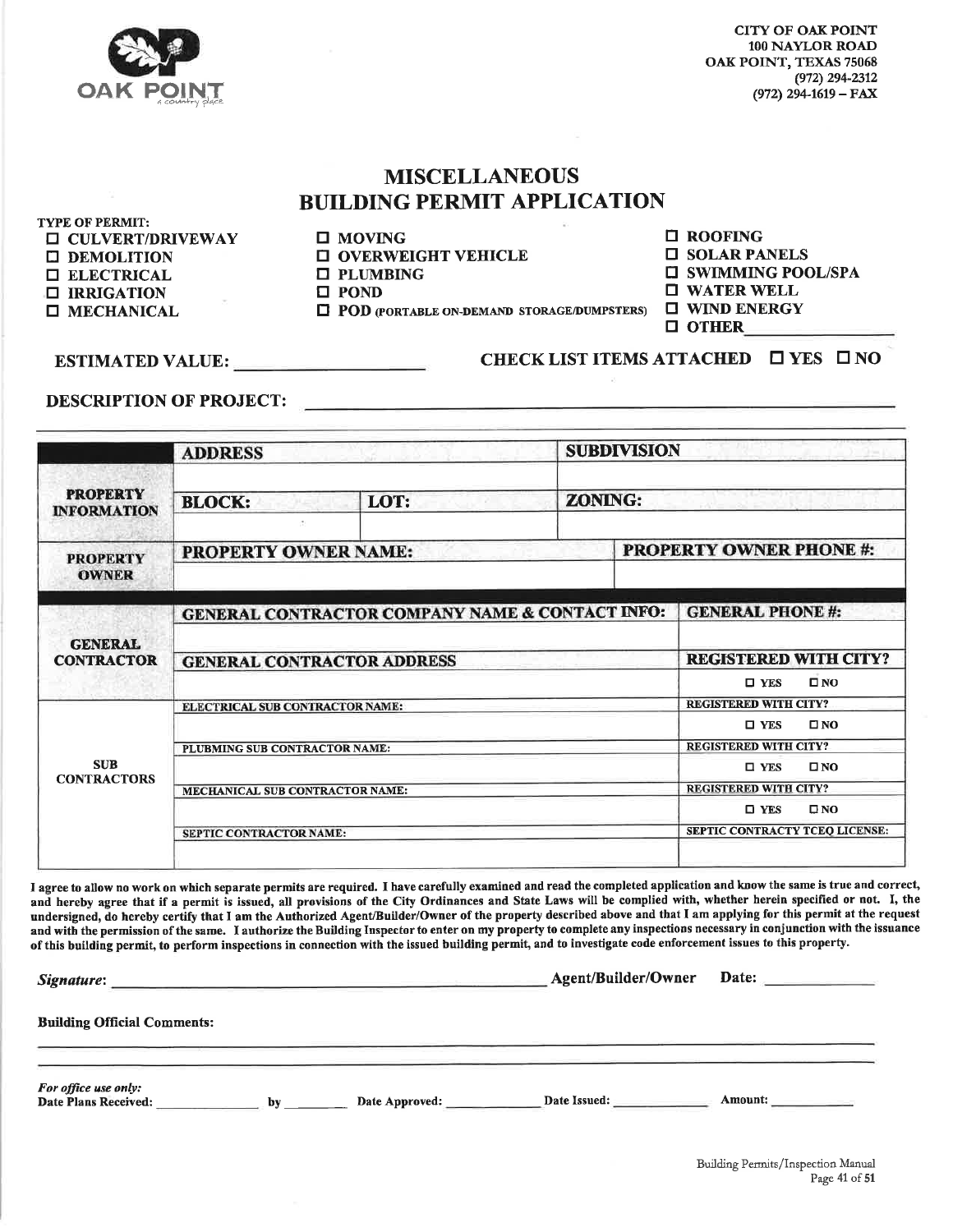

100 Naylor Road; Oak Point, Texas 75068 (972) 294-2312 (972) 294-1619 fax www.oakpointtexas.com Email: operations@oakpointtexas.com

Remember it is up to you to contact the inspector

Do not disturb or break the grade stakes until the culvert is set.

Plastic and fiberglass pipes are not acceptable.

Pre-cut or pre-fabricated safety ends may seem like a shortcut, but cost more and are usually not to Oak Point specifications.

Please request 2 days inspection notice

Do not make assumptions! When in doubt, call your inspector. It is much cheaper and easier to correct form work than after concrete has been poured.

Clean-up  $\&$  back fill is required. Our goal is to leave the ditches in better condition than we found them.

Remember the inspector is here to assist you with the culvert; the right question now will help to avoid potential problems later.

Martin Almaraz Operations superintendent 214-649-4425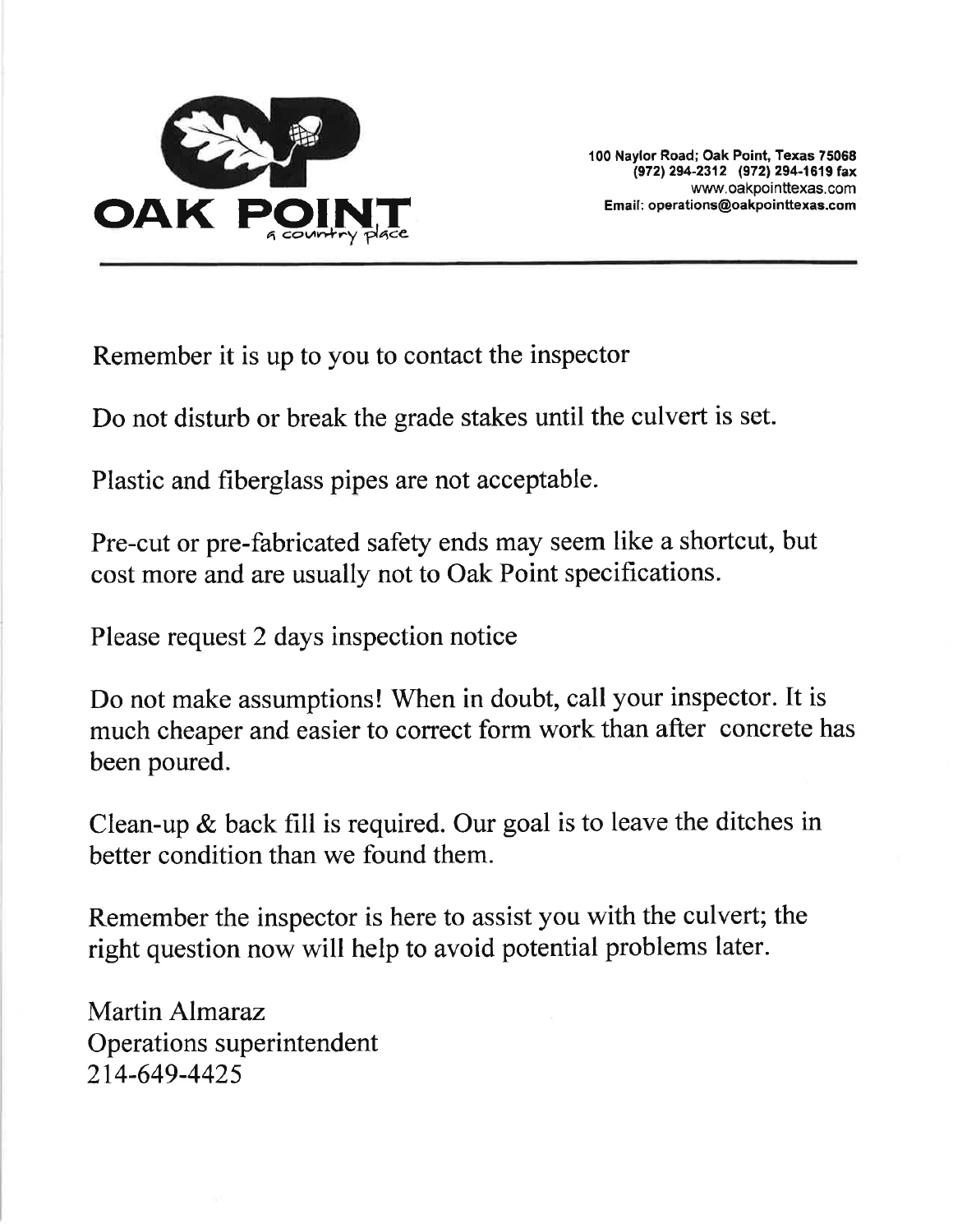|                                     | DOUBLE PIPE CULVERT<br>Ğ                                                                                                                                                                                                                                                          | φ, και το παραστικό παιδεστικό παιδεστικό παιδεστικό παιδεστικό παιδεστικό πως του πολιτικού που π<br>Στην προσπαθεί που προσπάθει στη συνθετική παιδεστική που που πολιτικό που πολιτικό πολιτικό που περιοδοχείο π<br>Στην προσ<br>*<br>干<br>4                                       | ဥ<br>໑<br>ź                                                                                                                                                                                                                                                                      | CROSS-SECTION<br><b>CAINI</b>                                                                                                  | SINGLE PIPE CULVERT<br>ಗ್ಗ                                                                                                              | 踯<br>허                                                                                                                                                             | e-Mik-<br>音<br>$\vec{q}$<br>ē                                                                                                                                                                                                                     | SAFETY END TREATMENT<br><b>WITHOUT SLOPED INSERTS</b> |
|-------------------------------------|-----------------------------------------------------------------------------------------------------------------------------------------------------------------------------------------------------------------------------------------------------------------------------------|----------------------------------------------------------------------------------------------------------------------------------------------------------------------------------------------------------------------------------------------------------------------------------------|----------------------------------------------------------------------------------------------------------------------------------------------------------------------------------------------------------------------------------------------------------------------------------|--------------------------------------------------------------------------------------------------------------------------------|-----------------------------------------------------------------------------------------------------------------------------------------|--------------------------------------------------------------------------------------------------------------------------------------------------------------------|---------------------------------------------------------------------------------------------------------------------------------------------------------------------------------------------------------------------------------------------------|-------------------------------------------------------|
| TYPICAL DRIVEWAY CULVERT SAFETY END | Addronal requirements as slown on the show-menfoned<br>TXDOT detail shoet must be met to meet reproved<br>21r<br>3e<br>ĕ<br>Zd<br>2 or more Pipe Culverts<br>All Pipe Culverts<br>$\frac{\frac{1}{2} \sum_{i=1}^{n} \sum_{j=1}^{n} x_{ij}}{\sum_{i=1}^{n} \sum_{j=1}^{n} x_{ij}}$ | <b>SIZE OF</b><br><b>NEGRET CONSTRUCT AND STRAIGHT CONSTRUCTS</b><br>NEGRET CONSTRUCTION STRAIGHT CONSTRUCTS<br>NEW CONSTRUCTS OF CONSTRUCTS (NEW YORK)<br>18"<br>15r<br>ដ្<br>3 or more Pipe Culverts<br>$\frac{1*8d}{1.500^{\circ} \cdot 0.01.1}$<br><b>HATIS</b><br>Fiair a Sichard | $2 - 18^n$<br>$2 - 24$<br>$2 - 21$ <sup>1</sup><br>2-30"<br>$2 - 36$<br>9- U<br>$8 - 0m$<br>$G - G^n$<br>$6 - 0$<br>$5 - 6$<br>$2 - 9$<br>2'-3"<br>$3^{\circ}$ - G<br>$2 - 6^{+}$<br>$3 - 6$<br>$\mathbf{0}$ - $\mathbf{6}^\bullet$<br>$0 - 6$<br>$0 - 6$<br>$-0 - 1$<br>$L - G$ | $2 - 15$<br><b>SIZE OF</b><br>PUR (Dia)<br>DIMENBIONS FOR DOUBLE CULVERTS<br>$5 - 0$<br>€<br>$11 - 99$<br>×.<br>$T - 6''$<br>٥ | $21^{\circ}$<br>ă<br>Ę<br>z<br>$3 - 9$<br>$\psi\cdot 0^\circ$<br>$S - U^*$<br>$4 - 6$<br>$2^9 - 6^9$<br>$2 - 3n$<br>ی<br>- 0<br>$3 - 6$ | <b>DIMENSIONS BOR SIDULT CULVERTS</b><br><b>SIZES</b><br>PIER (Dia.)<br>្បូ<br>ត្<br>$3 - 8$<br>ي -<br>يا<br>¢<br>$2^{\circ} - 0^{\circ}$<br>$1 - 9^n$<br>$\equiv$ | THIS DOCUMENT CONTAINS INFORMATION WHOLE IS A<br>REAL STATE AND MANUS WAY BE SUBLICT TO CHANGE BY A<br>AND ALL STILATORS MAY BE SUBLICT TO CHANGE BY A<br>DELIVANCION TO FURLY AND MANUS PROFESSIONAL<br>DELIVANCION TO BE MINIMAN STANDAR<br>946 | COUNTY                                                |
| TREATMENT                           | DOUBLE PIPE CULVERT<br>$-\vec{\xi}$ <sup>-</sup>                                                                                                                                                                                                                                  | $-WIN -$<br>$\frac{1}{7}$<br>$\vec{\xi}$ -                                                                                                                                                                                                                                             | $\vec{q}$<br>G                                                                                                                                                                                                                                                                   | CROSS-SECTION                                                                                                                  | SINGLE PIPE CULVERT<br>ಧ<br><b>CATYP</b>                                                                                                | 脚脚<br>$-5$                                                                                                                                                         | $-$ Nin- $-$<br>⇡                                                                                                                                                                                                                                 | SAFETY END TREATMENT<br>WITH SLOPED INSERTS           |

 $\frac{x}{ }$ 

NOT TO SCALE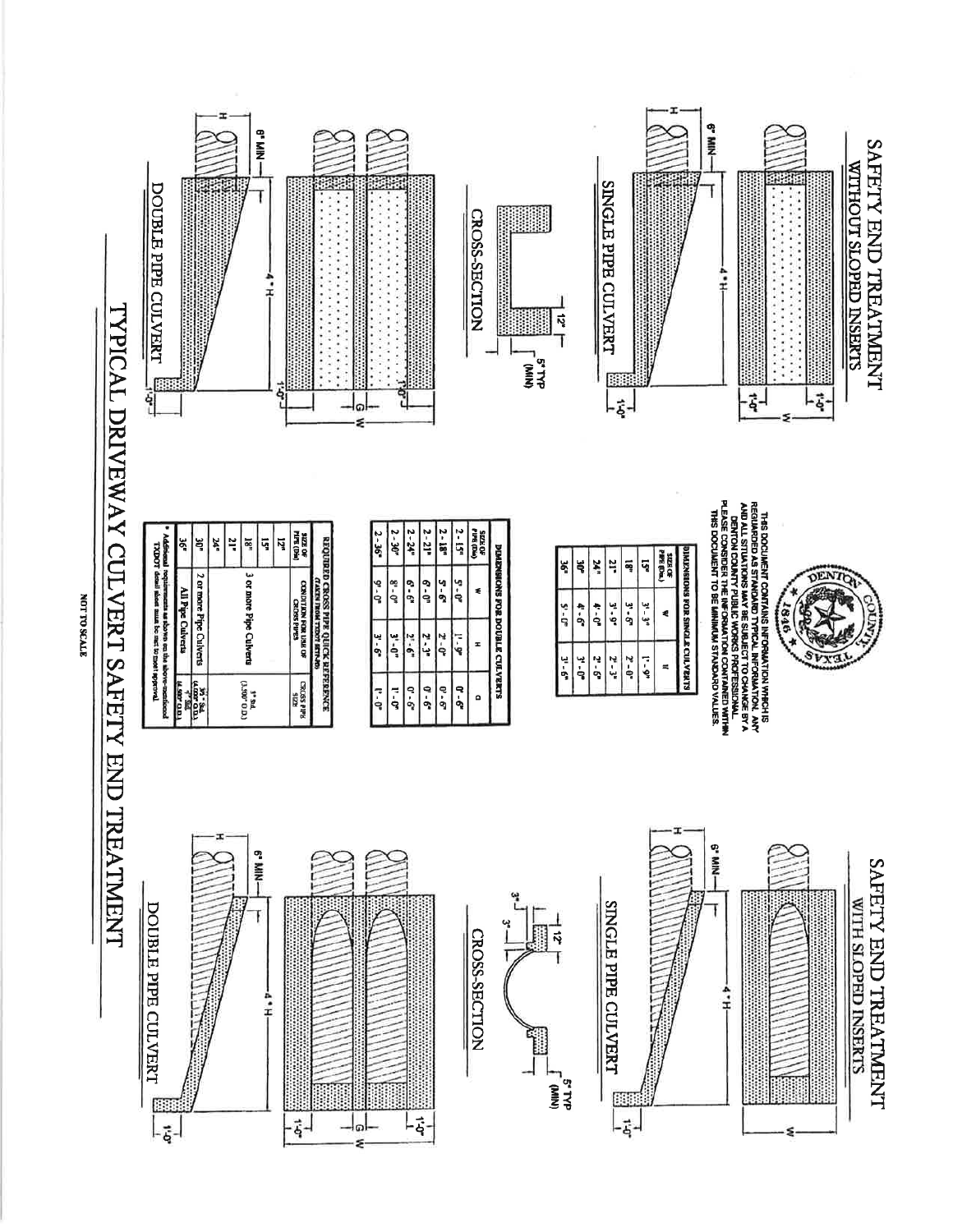

middle matches the diameter of the pipe. Backfilling end the property of the completed with the complete the complete the complete three completes of the complete three completes of the complete three completes of the complete three completes complete three complete three co lasting structure as well. The square channel in the and clean-up have been completed as well. This is wooden for m work. Because wood was used to with the top and sides makes for a stronger, longer dimensions were obtained. Having the floor cast construct the entire form, exact and correct a near perfect example.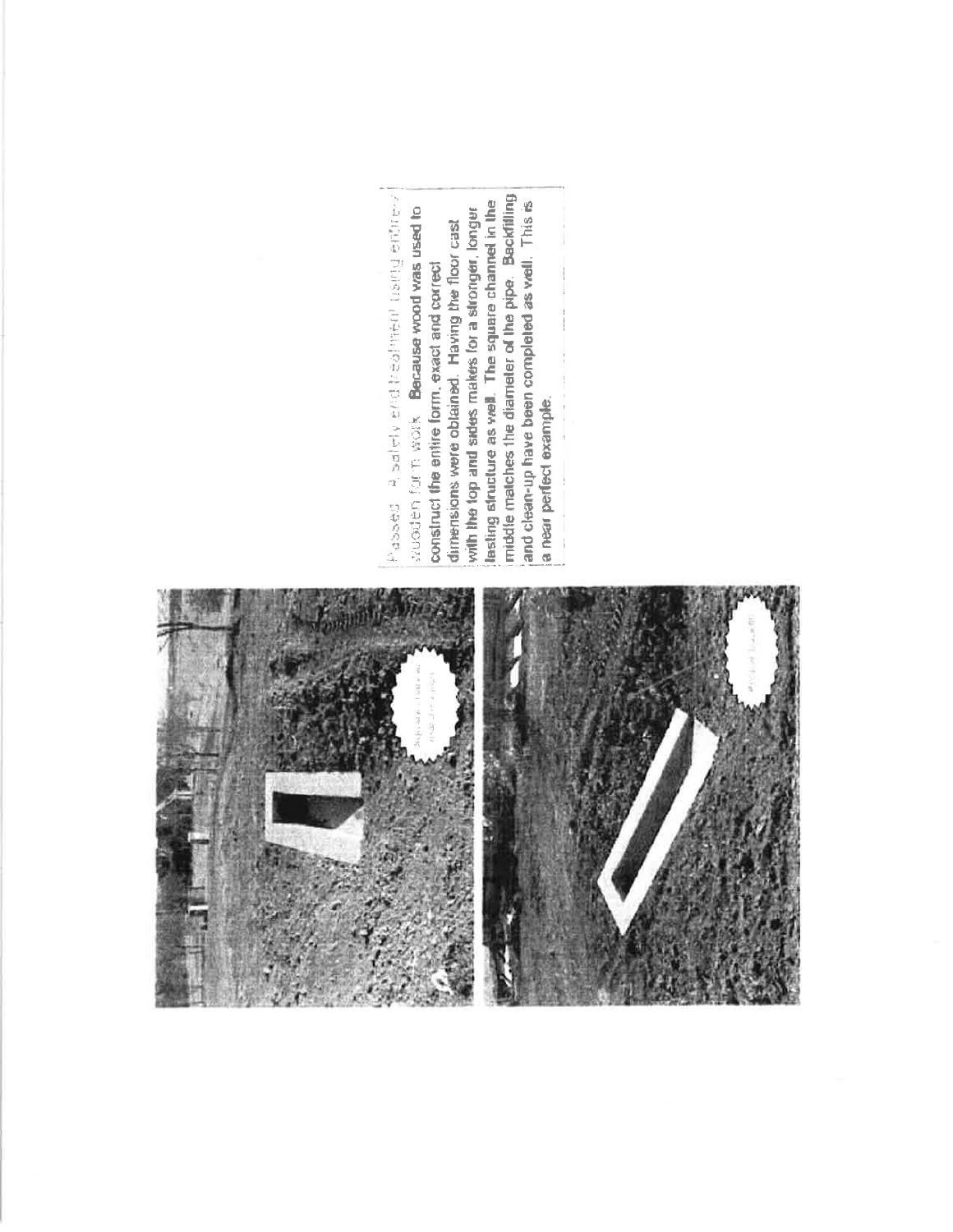

pre-fabricated metal end These ends are not a correct form guide. They have a vertical usually necessary for these ends to yield the steeply slanting side-slopes. Another fallacy makes the sides too low as well, leading to lip at their top which is often mistaken as a with these pre-fabricated ends is they are guide for a vertical form wall. This lip also Failure of a safety treatment using a treatment. Additional inside form work is often too short leading to a steep safety proper result.